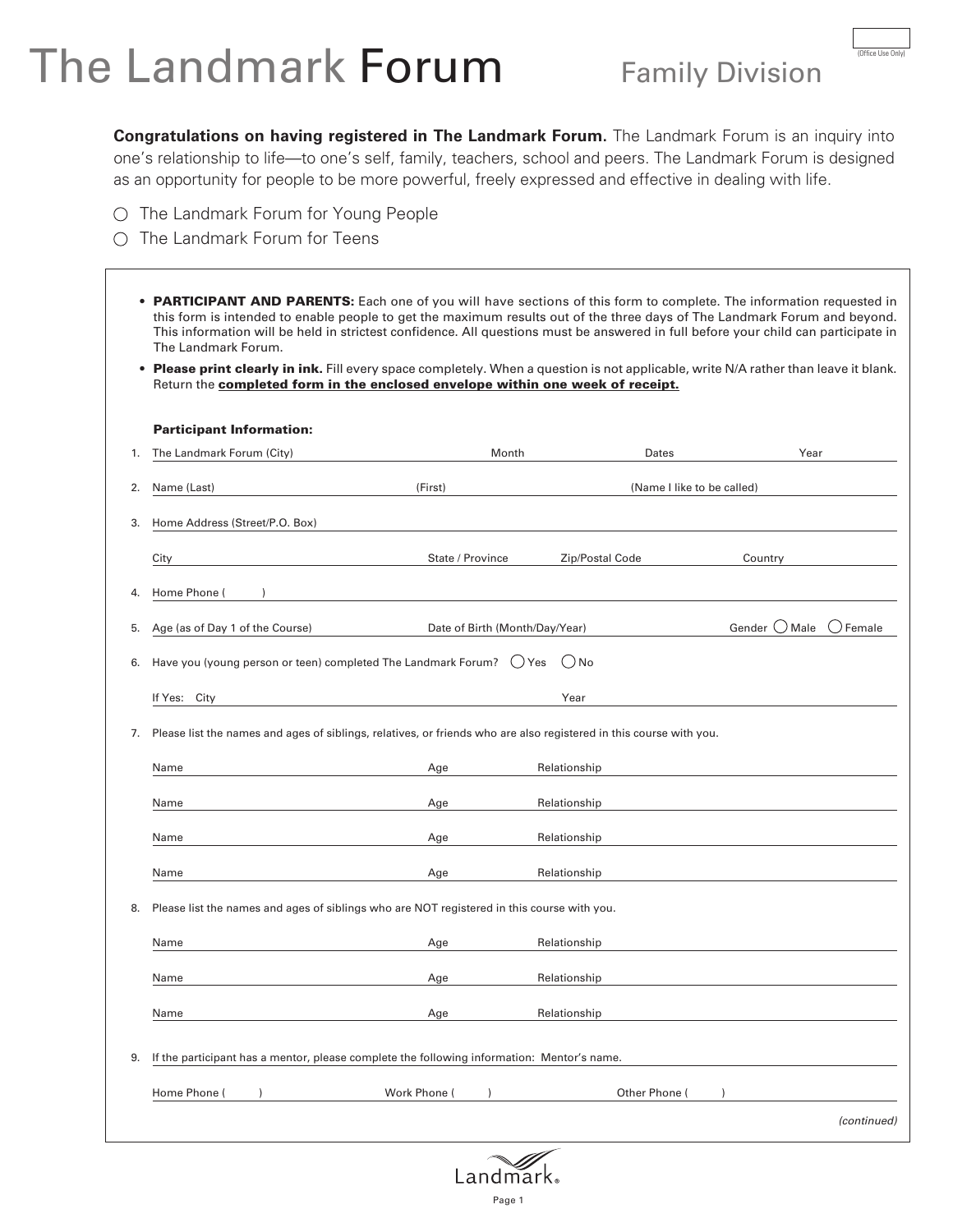|     | <b>Parent Information:</b>                                                                                                                                                                                                                                                                                                                                                                                                                                                                                           |  |  |  |
|-----|----------------------------------------------------------------------------------------------------------------------------------------------------------------------------------------------------------------------------------------------------------------------------------------------------------------------------------------------------------------------------------------------------------------------------------------------------------------------------------------------------------------------|--|--|--|
| 10. | <b>Parent Name</b><br>Mother<br>Father<br>Legal Guardian (Last)<br>(First)<br>()                                                                                                                                                                                                                                                                                                                                                                                                                                     |  |  |  |
|     | Address (Street/P.O. Box)                                                                                                                                                                                                                                                                                                                                                                                                                                                                                            |  |  |  |
|     | State/Province<br>Zip/Postal Code<br>City<br>Country                                                                                                                                                                                                                                                                                                                                                                                                                                                                 |  |  |  |
|     | We require all phone numbers in the event of an emergency. For numbers you want us to use only in the event of an emergency, please write "Emerg Only"<br>above that number.                                                                                                                                                                                                                                                                                                                                         |  |  |  |
|     | Cell or Other Phone (<br>Work Phone (<br>Home Phone (                                                                                                                                                                                                                                                                                                                                                                                                                                                                |  |  |  |
|     | <b>Email Address</b>                                                                                                                                                                                                                                                                                                                                                                                                                                                                                                 |  |  |  |
|     | Have you completed The Landmark Forum?<br>$\bigcup$ Yes $\bigcup$ No $\bigcup$ Registered<br>Month<br>Year<br>City                                                                                                                                                                                                                                                                                                                                                                                                   |  |  |  |
|     | $\bigcirc$ Single<br>( ) Widowed<br>Separated $\bigcup$ Divorced<br><b>Marital Status</b><br>( ) Married<br>( )<br>◯ Domestic Partnership                                                                                                                                                                                                                                                                                                                                                                            |  |  |  |
|     | Has spouse/partner completed The Landmark Forum?<br>$\bigcup$ Yes<br>N <sub>o</sub><br>Spouse/partner's name                                                                                                                                                                                                                                                                                                                                                                                                         |  |  |  |
|     | Emergency Contact $\bigcirc$ Yes<br>$($ )<br>No<br>Cell (<br><b>Phone Numbers</b><br>Other (                                                                                                                                                                                                                                                                                                                                                                                                                         |  |  |  |
| 11. | Parent Name $\bigcirc$ Mother<br>( ) Father<br>Legal Guardian (Last)<br>(First)                                                                                                                                                                                                                                                                                                                                                                                                                                      |  |  |  |
|     | Address (Street/P.O. Box)                                                                                                                                                                                                                                                                                                                                                                                                                                                                                            |  |  |  |
|     | State/Province<br>Zip/Postal Code<br>City<br>Country                                                                                                                                                                                                                                                                                                                                                                                                                                                                 |  |  |  |
|     | We require all phone numbers in the event of an emergency. For numbers you want us to use only in the event of an emergency, please write "Emerg Only"<br>above that number.                                                                                                                                                                                                                                                                                                                                         |  |  |  |
|     | Work Phone (<br>Cell or Other Phone (<br>Home Phone (                                                                                                                                                                                                                                                                                                                                                                                                                                                                |  |  |  |
|     | <b>Email Address</b>                                                                                                                                                                                                                                                                                                                                                                                                                                                                                                 |  |  |  |
|     | Have you completed The Landmark Forum? $\bigcirc$ Yes $\bigcirc$ No $\bigcirc$ Registered<br>Month<br>Year<br>City                                                                                                                                                                                                                                                                                                                                                                                                   |  |  |  |
|     | <b>Marital Status</b><br>( ) Married<br>( ) Widowed<br>$\bigcup$ Separated<br>( ) Divorced<br>() Domestic Partnership<br>$\bigcup$ Single                                                                                                                                                                                                                                                                                                                                                                            |  |  |  |
|     | Has spouse/partner completed The Landmark Forum?<br>$\bigcup$ Yes<br>No.<br>Spouse/partner's name                                                                                                                                                                                                                                                                                                                                                                                                                    |  |  |  |
|     | Emergency Contact () Yes<br>$($ )<br>No<br><b>Phone Numbers</b><br>Cell (<br>Other (                                                                                                                                                                                                                                                                                                                                                                                                                                 |  |  |  |
|     | Parents: The following questions (12-15) are to be answered by you.                                                                                                                                                                                                                                                                                                                                                                                                                                                  |  |  |  |
|     | 12. What conditions or disabilities does your child have that we should know about?                                                                                                                                                                                                                                                                                                                                                                                                                                  |  |  |  |
|     | () Yes () No<br>If yes, please specify the condition or disability and anything that<br><b>Condition or Disability</b><br>a.<br>will be needed or required during the course.<br>(Physical, Mental, Emotional, Other)                                                                                                                                                                                                                                                                                                |  |  |  |
|     |                                                                                                                                                                                                                                                                                                                                                                                                                                                                                                                      |  |  |  |
|     | IMPORTANT NOTE: We provide only one menu. If the participant has a special diet or has special food requirements of any nature,<br>b.<br>they will need to provide their own lunch. We are not able to provide refrigeration or preparation of any kind. The Registration<br>Fulfillment Manager will provide you with a copy of the menu upon request. If the participant requires snacks, you will need to<br>provide them. The vending machines will not be available during The Landmark Forum for Young People. |  |  |  |
|     | Should your child need to take any medication during the course, they will need to administer the medication themself, or their parent/<br>c.<br>legal quardian will need to come to the course to administer the medication.                                                                                                                                                                                                                                                                                        |  |  |  |
|     | We will not administer epinephrine injections. If your child needs someone to administer an epinephrine injection, then a parent or<br>legal guardian should remain on the premises during the course.                                                                                                                                                                                                                                                                                                               |  |  |  |
|     | d.<br>The parents must be available to pick up their children during the program in the event that it is necessary.                                                                                                                                                                                                                                                                                                                                                                                                  |  |  |  |
|     | <b>EMERGENCY CONTACT INFORMATION:</b> If we are not able to reach the parents, legal guardians, spouse or partners, please list an alternate<br>contact person. This person must be able to give instructions regarding your child's health and well-being as well as transport them<br>if necessary.                                                                                                                                                                                                                |  |  |  |
|     | Name<br>Relationship to Participant:                                                                                                                                                                                                                                                                                                                                                                                                                                                                                 |  |  |  |
|     | <b>Phone Numbers</b><br>Cell (<br>Home (<br>Other (                                                                                                                                                                                                                                                                                                                                                                                                                                                                  |  |  |  |
|     | 13. Emergency Information: In case of an emergency in which your child incurs a serious injury or illness, the procedure below will<br>be followed:<br>1) We will call emergency medical services (United States - 911).<br>2) We will call you (the parents/legal guardians).                                                                                                                                                                                                                                       |  |  |  |

3) We will have your child transported to the nearest hospital emergency room if necessary.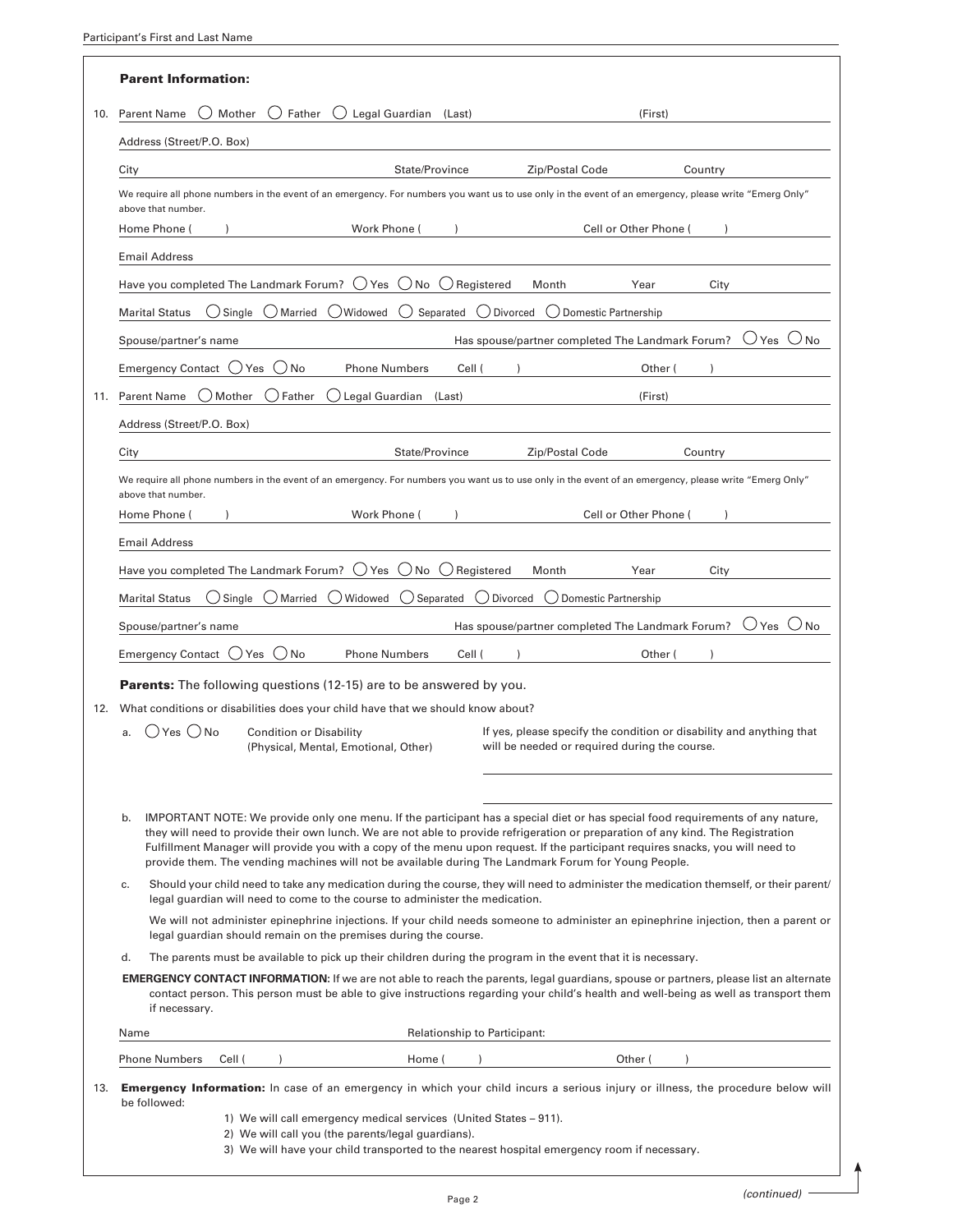$\lceil$ 

| 14. In people's lives, the following areas are often potential sources for breakdowns, issues, and/or concerns:       |                                                                                                                                                          |                                                                                                                                                    |  |  |
|-----------------------------------------------------------------------------------------------------------------------|----------------------------------------------------------------------------------------------------------------------------------------------------------|----------------------------------------------------------------------------------------------------------------------------------------------------|--|--|
| Relationships to:                                                                                                     | • Body, self, parents, siblings, peers, teachers<br>• Parents' separation, divorce or a death in the family<br>• Rules and agreements at home and school |                                                                                                                                                    |  |  |
| which your child may be stopped or limited.                                                                           |                                                                                                                                                          | In your own words, clearly state the specific issues, concerns, complaints, upsets and/or breakdowns your child is dealing with in his/her life in |  |  |
| Please indicate who is the person responding:                                                                         | Father<br>Mother                                                                                                                                         | Step-parent<br>Legal Guardian<br>$($ )                                                                                                             |  |  |
| 15. How have the above impacted your child in being fully expressed, related, and effective in his/her everyday life? |                                                                                                                                                          |                                                                                                                                                    |  |  |
| Please indicate who is the person responding:                                                                         | Mother<br>Father                                                                                                                                         | Step-parent<br>Legal Guardian                                                                                                                      |  |  |
|                                                                                                                       |                                                                                                                                                          |                                                                                                                                                    |  |  |
|                                                                                                                       |                                                                                                                                                          | This is to be filled out by the person who will be doing the course and should be written in their own handwriting.                                |  |  |
|                                                                                                                       |                                                                                                                                                          |                                                                                                                                                    |  |  |
|                                                                                                                       |                                                                                                                                                          |                                                                                                                                                    |  |  |
|                                                                                                                       | The Landmark Forum is about what is possible and having a life you love.                                                                                 | To get the most out of being in the course, we ask that you say what you would like to accomplish in your life that is important to you.           |  |  |
|                                                                                                                       |                                                                                                                                                          | There may be problems or concerns that you are struggling with, and you may include those as well.                                                 |  |  |
|                                                                                                                       |                                                                                                                                                          | You might consider some of the following:                                                                                                          |  |  |
| • what you want to accomplish                                                                                         |                                                                                                                                                          | • relationships with the people in your life:                                                                                                      |  |  |
|                                                                                                                       | • what you want to make a difference with                                                                                                                | family/parents/brothers/sisters/friends/<br>classmates/teachers                                                                                    |  |  |
|                                                                                                                       | • what is important and what matters to you                                                                                                              | · school/schoolwork/chores/jobs/work                                                                                                               |  |  |
|                                                                                                                       |                                                                                                                                                          |                                                                                                                                                    |  |  |
|                                                                                                                       |                                                                                                                                                          | What I am committed to accomplishing out of my participation in The Landmark Forum is (please list at least three areas):                          |  |  |
|                                                                                                                       |                                                                                                                                                          |                                                                                                                                                    |  |  |
|                                                                                                                       |                                                                                                                                                          |                                                                                                                                                    |  |  |
|                                                                                                                       |                                                                                                                                                          |                                                                                                                                                    |  |  |
|                                                                                                                       |                                                                                                                                                          |                                                                                                                                                    |  |  |
|                                                                                                                       |                                                                                                                                                          |                                                                                                                                                    |  |  |
|                                                                                                                       |                                                                                                                                                          |                                                                                                                                                    |  |  |
|                                                                                                                       |                                                                                                                                                          |                                                                                                                                                    |  |  |
|                                                                                                                       |                                                                                                                                                          |                                                                                                                                                    |  |  |
|                                                                                                                       |                                                                                                                                                          |                                                                                                                                                    |  |  |
|                                                                                                                       |                                                                                                                                                          |                                                                                                                                                    |  |  |
|                                                                                                                       |                                                                                                                                                          |                                                                                                                                                    |  |  |

 $\rightarrow$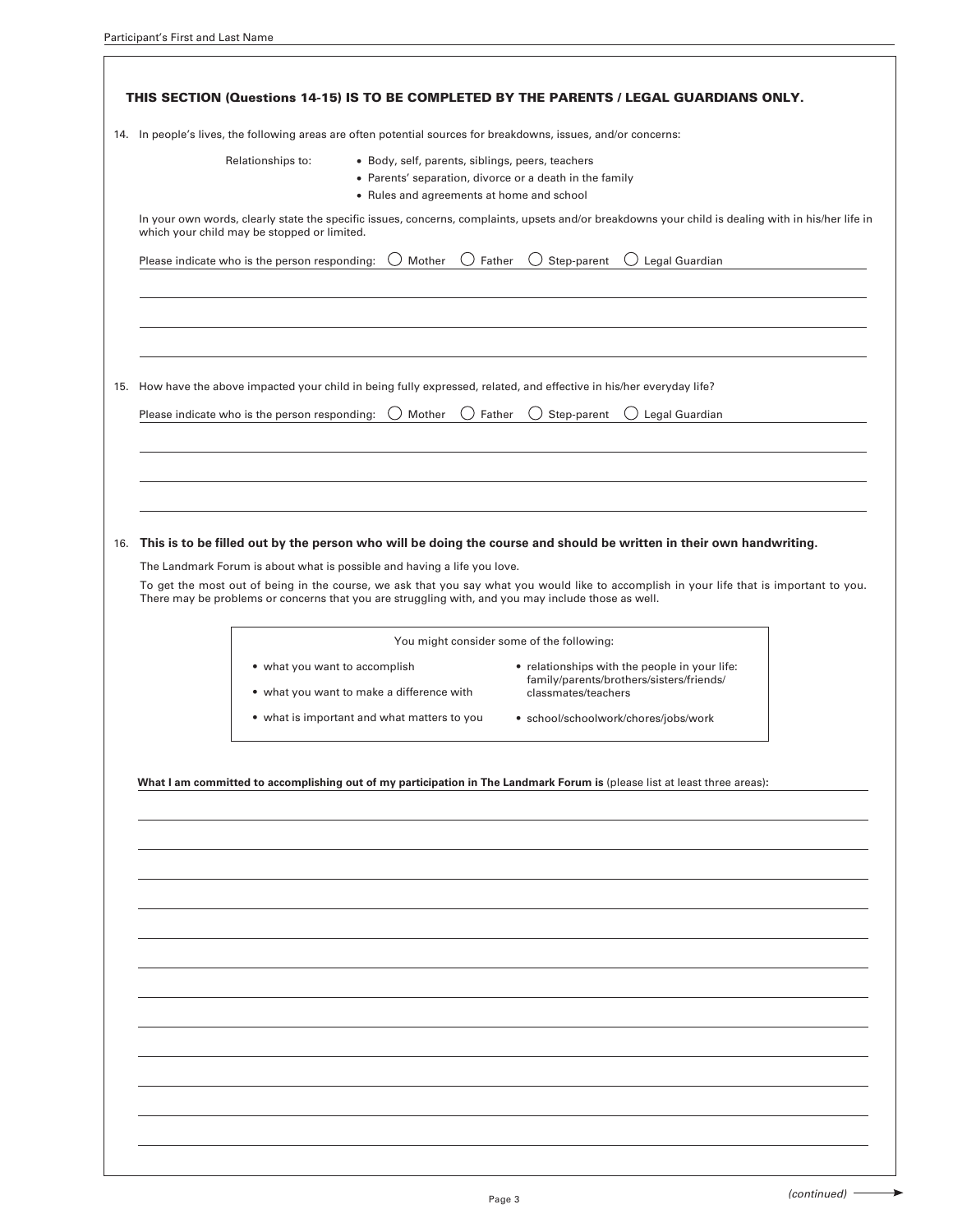## **NOTICE OF IMPORTANT INFORMATION AND HEALTH WARNINGS**

#### **You must read the section below carefully and completely.**

1. We are pleased that you are going to participate in The Landmark Forum (the "Program"). Many people have found the Program to be an enjoyable and valuable experience. However, the Program is not advisable for everyone. The purpose of this Notice is to ensure that you are not one of the people for whom this Program may be inadvisable.

 We take our responsibility and your safety seriously. Please read each section of this Notice carefully and completely so you can make the right decision for yourself. The recommendations in this Notice have been made by mental health professionals who advise Landmark Worldwide ("Landmark").

 Although the number of people who have experienced serious problems during or after the Program is quite small, you should be certain whether the Program is appropriate for you. If you have any questions, please contact a mental health professional. We will assume from your participation in the Program and from your declaration at the end of this application that you have a full understanding of each and every paragraph which follows and that you understand our recommendations and will comply with our instructions.

#### **You and you alone are responsible for your choice to participate in the Program and for your own health and well-being at all times prior to, during and after your participation in the Program.**

- 2. The Program is a unique course of instruction designed to support people in being more effective in realizing their own personal and societal goals. Through a series of philosophically rigorous and open discussions, voluntary sharing of your experience and short exercises, the Program provides an opportunity to explore basic questions that have been of interest to human beings throughout time and to examine many aspects of your own life. In the Program, people come to grips with what it means to be human — not as a mere classroom exercise, but as a rigorous inquiry. The Program offers a unique technology through which people create new possibilities for their lives.
- 3. In the Program, you will inquire into fundamental issues that have been of interest and concern to us as human beings. The experience of the Program is unique to each individual and there is no way to predict in advance exactly what you may think or feel. It is normal for some people to experience unwanted or unfamiliar emotions from time to time, such as fear, anger, sadness, regret, hatred, irritation and impatience. For most participants, exploring thoughts and feelings that they have not fully explored before is a useful and positive learning experience. Some participants have found that exploring life's issues honestly may evoke uncomfortable and unpleasant feelings. For others, the Program may occur as physically, mentally and emotionally seriously distressing. If you are unwilling to encounter any of these powerful experiences in yourself or in others, or if you have any concern about your ability to deal with such experiences, **THE MENTAL HEALTH PROFESSIONALS WHO ADVISE LANDMARK WORLDWIDE ("OUR ADVISORS") STRONGLY RECOMMEND THAT YOU DO NOT PARTICIPATE** in the Program.
- 4. Some people experience temporary and not seriously consequential stress during and after the Program. For most people, stress is a normal part of everyday life. However, people who have a history of mental illness or serious emotional problems personally or in their immediate family may be more vulnerable to stress and may experience additional and very severe physical, mental or emotional problems. In people who have physical, mental or emotional problems, even normal amounts of stress from any source may generate severe physical, mental or emotional problems. If you have any history of mental illness or emotional problems personally or in your immediate family, whether temporary, occasional or intermittent, and whether treated or not, or have concerns about your ability to handle stress, **OUR ADVISORS STRONGLY RECOMMEND THAT YOU DO NOT PARTICIPATE** in the Program. If you are uncertain about whether this applies to you, we advise you to discuss this with a mental health professional before participating in the Program.
- 5. While it is ultimately your choice, **OUR ADVISORS STRONGLY RECOMMEND THAT YOU SHOULD NOT PARTICIPATE** in the Program if you:
	- (a) have a personal or family history of bi-polar affective disorder (manic-depressive disorder), schizophrenia, acute or chronic depression or other psychotic disorder, whether or not you or they are being or have ever been treated or hospitalized;
	- (b) are taking, have taken or been prescribed to take within the previous twelve months anti-anxiety drugs (such as Librium, Ativan, Klonapin, Xanax, Dormicum or others); anti-depressants (such as Elavil, Prozac, Zoloft, Celexa, Cipram, Prothiaden or others); anti-psychotics (such as Thorazine, Haldol, Stelazine, Risperdal, Zyprexa, Dogmatil or others); any medication to treat bi-polar disorders (such as Lithium, Gabapentin or Depakote); any drugs or medicines, whether prescription or nonprescription, intended to treat or affect mental processes or mood or to treat a chemical imbalance; or anabolic steroids;
	- (c) have an unresolved history of drug or steroid abuse;
	- (d) are or have in the past year been depressed and/or considered or had ideas of suicide, self-harm or harm to another;
	- (e) are currently in therapy and your therapist sees a health reason why you should not participate in the Program; or
	- (f) are uncertain about your physical, mental or emotional ability to participate in the Program.

*(continued)*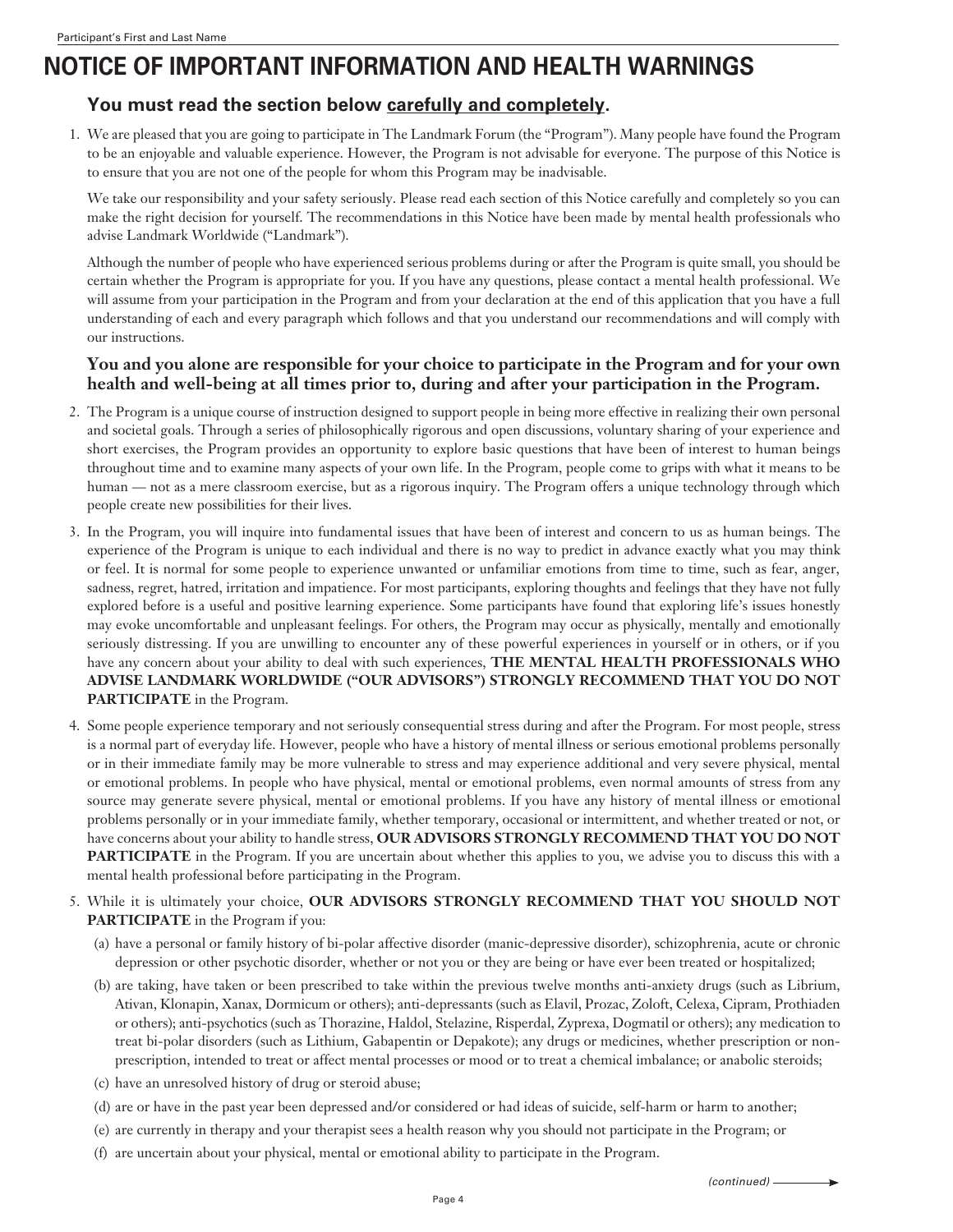## **NOTICE OF IMPORTANT INFORMATION AND HEALTH WARNINGS** *(continued)*

- 6. From time to time, during or shortly after participating in the Program, a very small number of people who have no personal or family history of mental illness or drug abuse have reported experiencing brief, temporary episodes of emotional upset ranging from heightened activity, irregular or diminished sleep, to mild psychotic-like behavior. An even smaller number of people have reported more serious symptoms ranging from mild psychotic behavior to psychosis occasionally requiring medical care and hospitalization. In less than 1/1000 of 1% of participants, there have been reports of unexplained suicide or other destructive behavior. While we know of no independent studies to suggest that people who are physically, emotionally and mentally healthy are at risk in the Program, certain persons have claimed that the Program has caused or triggered in them a psychosis or psychotic event.
- 7. **The Program is designed for people who clearly understand they are responsible for their own health and well-being before, during and after the Program.** It is not therapeutic in design, intent or methodology and is not to be used as a substitute for medical treatment, psychotherapy or health program of any nature, regardless of what you may believe or have heard from anyone. We advise you that the Program Leaders, staff and people who assist at the Program are not mental health professionals and there will not be any mental health professionals in attendance.
- 8. If you experience any symptoms or suggestion of mental distress in the Program sessions, during the breaks or at the end of any session, or between sessions, you must immediately inform the Program Leader or the Program Supervisor. In such event, you and the Program Leader will discuss the matter and you will determine what is the appropriate thing for you to do. If you experience any symptoms or suggestions of mental distress outside of the Program, we strongly recommend that you immediately inform a physician or mental health professional.
- 9. While there are breaks in the Program, approximately every 2 to 3 hours, we do not promise that we will always break at precisely that interval. Each day there is one meal break and snacks are provided during the afternoon break. We suggest that you eat a meal before arriving at the beginning of each day. If you need to eat more frequently, then you should bring food with you. If you require special seating, must stand and stretch frequently, or have any other needs, please notify the Program Supervisor, Director, or Leader so that appropriate arrangements can be made.
- 10. If you have not been feeling well or if you have been meaning to see a physician or a mental health professional for some complaint, symptom or concern, or if you have had difficulty sleeping lately, or been depressed, it is imperative that you consult with a physician or mental health professional prior to your participating in the Program. Upon request, Landmark will provide you with information required to enable you to make an informed decision about your participation.
- 11. Although the schedule of the Program usually (but not always) accommodates sufficient time for sleeping, some participants have stated that they did not have sufficient time to sleep or were unable to sleep at night before, during or after the Program. Some people have entered the Program without having had sufficient sleep. For some people, lack of sleep can become a serious problem and may be symptomatic of a mental or emotional illness. If in the past you have become (or think that you may become) ill or seriously distressed because of lack of sleep, **OUR ADVISORS STRONGLY RECOMMEND THAT YOU DO NOT PARTICIPATE** in the Program. If you do not have sufficient sleep or if you have a sleep disorder during the week before the commencement of the Program, **OUR ADVISORS STRONGLY RECOMMEND THAT YOU DO NOT PARTICIPATE** in the Program. If during the Program, you feel that you have been unable to sleep or have not had sufficient sleep, you must notify your Program Leader or Program Supervisor at once.
- 12. If, after your consulting with your medical or mental or health professional, your health professional needs any additional information about the Program in order to resolve your ability to participate, please contact the Registration Fulfillment Manager at the Center delivering this Program who will provide you with such information.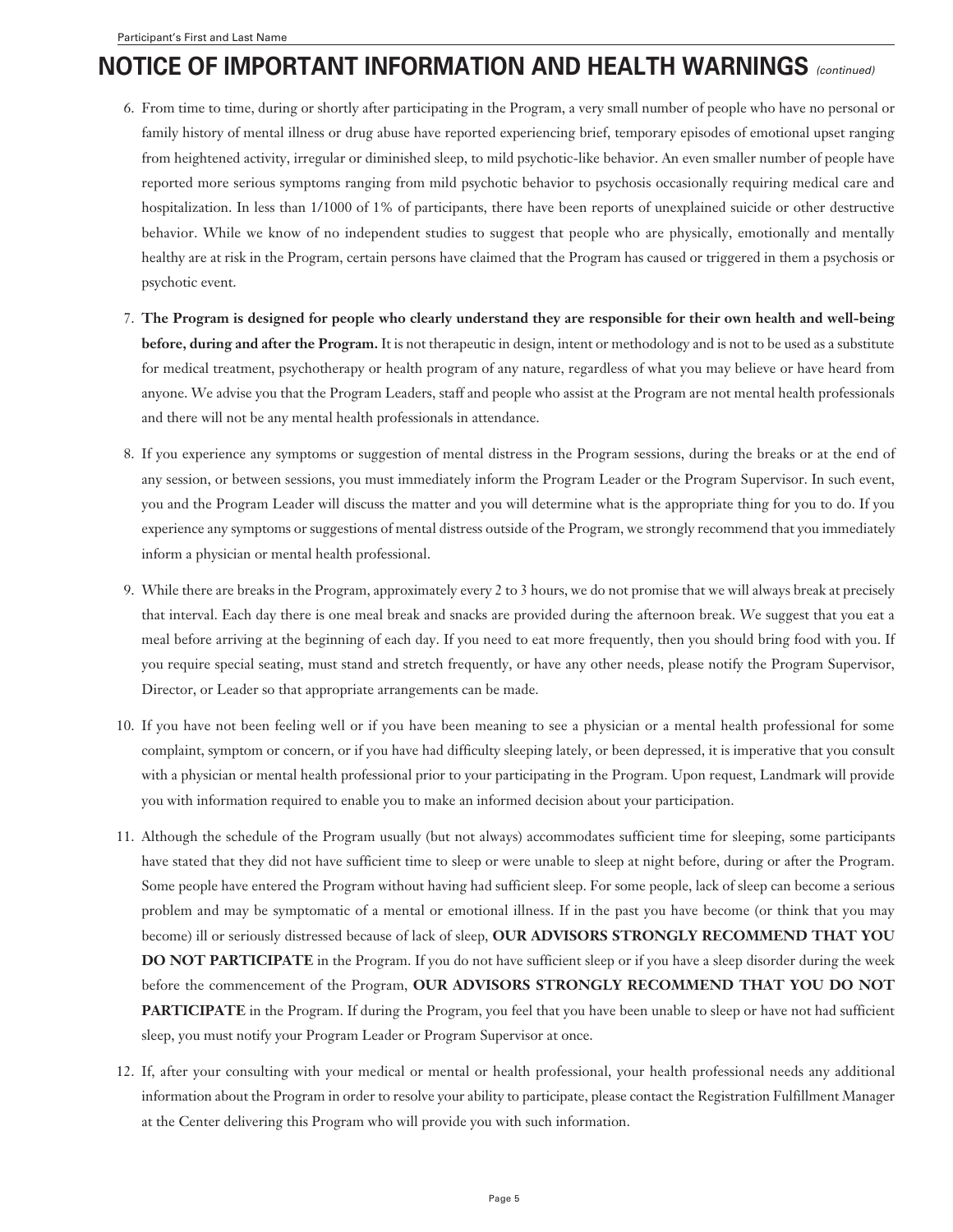# **AGREEMENTS**

#### The following Agreements are intended to have legal significance. If you have any questions about their meaning, please feel free to consult an attorney.

#### PARENT RELEASE STATEMENT

The purpose of this statement is to ensure the safety of participants. We recommend that parents *themselves* bring and pick up their child during The Landmark Forum.

a. **THE LANDMARK FORUM FOR YOUNG PEOPLE:** I will be bringing and picking up

my young person for all sessions of the Program.

 $\bigcirc$  YES  $\bigcirc$  NO

b. **THE LANDMARK FORUM FOR YOUNG PEOPLE:** If no, I give the following individuals permission to bring and/or pick up my young person during the Program:

 \_\_\_\_\_\_\_\_\_\_\_\_\_\_\_\_\_\_\_\_\_\_\_\_\_\_\_\_\_\_\_\_\_\_\_\_\_\_\_\_\_\_\_\_\_\_\_\_\_\_\_\_\_ \_\_\_\_\_\_\_\_\_\_\_\_\_\_\_\_\_\_\_\_\_\_\_\_\_\_\_\_\_\_\_\_\_\_\_\_\_\_\_\_\_\_\_\_\_\_\_\_\_\_\_\_ \_\_\_\_\_\_\_\_\_\_\_\_\_\_\_\_\_\_\_\_\_\_\_\_\_\_\_\_\_\_\_\_\_\_\_\_\_\_\_\_\_\_\_\_\_\_\_\_\_\_\_\_\_ \_\_\_\_\_\_\_\_\_\_\_\_\_\_\_\_\_\_\_\_\_\_\_\_\_\_\_\_\_\_\_\_\_\_\_\_\_\_\_\_\_\_\_\_\_\_\_\_\_\_\_\_

A parent, legal guardian, or legal designate must sign-in with the young person each morning. A young person WILL NOT be released at the end of the day until an authorized person has signed a card for their release.

c. **THE LANDMARK FORUM FOR TEENS:** We recommend that your teen remain on the premises during the hours of the course for their own safety and to maximize their participation in The Landmark Forum. Landmark staff and the people who assist will not manage whether your teen stays or leaves the premises.

#### ARBITRATION AGREEMENT (U.S. ONLY)

I agree that any dispute, claim or controversy arising out of my participation in the Program (or any of its associated activities), including the interpretation, application, execution, performance or enforcement of any provision of this Agreement or concerning Landmark Worldwide LLC, its officers, managers, employees, agents, people who assist and/or other participants in the Program ("Landmark") will be submitted to and determined by final and binding arbitration. This Agreement to arbitrate includes claims that there have been any wrongful acts or omissions in my registration in the Program and the warnings and disclosure, content or delivery of the Program (or any of its associated activities) by Landmark. Any such dispute, claim or controversy shall not be determined by lawsuit or resort to any court process in any court of law or equity, except as applicable law provides for judicial review, confirmation and enforcement of arbitration proceedings and awards. Judgment upon any award rendered in arbitration may be entered in any court having competent jurisdiction and an application may be made to such court for an order of enforcement.

Such arbitration shall take place pursuant to the Commercial Rules of the American Arbitration Association ("AAA") then in effect in the City of \_\_\_\_\_\_\_\_\_\_\_\_\_\_\_\_\_\_\_\_\_\_\_\_\_\_\_\_\* and shall be expedited and conducted on successive days before three arbitrators, in accordance with the rules of the AAA then in effect.

(\* Write in the name of the city in which the Landmark Center accountable for the Program is located.)

I agree that if either party institutes any legal action in any Court not authorized herein, the other party shall be entitled to respond by demurrer or other appropriate response, shall not be required to answer any complaint, and shall be entitled to a dismissal of such legal action. The other party shall be entitled to an award in its favor for the amount of its actual fees and costs of suit.

I understand that Landmark Worldwide LLC is a Delaware company and that this Agreement will be construed and governed by the laws of the State of Delaware. This Agreement cannot be modified unless in writing signed by me and by Landmark.

**I also agree that the time in which I may commence arbitration shall not be greater than ninety (90) days following the occurrence of the event or events which is/are the subject of my claim or claims. I understand that if I fail to commence arbitration within said ninety (90) days, I may be forever barred from making such claim or claims against Landmark.**

**I UNDERSTAND THAT THIS IS A LEGAL AGREEMENT IN WHICH I FREELY GIVE UP MY RIGHT TO A JURY OR COURT TRIAL.**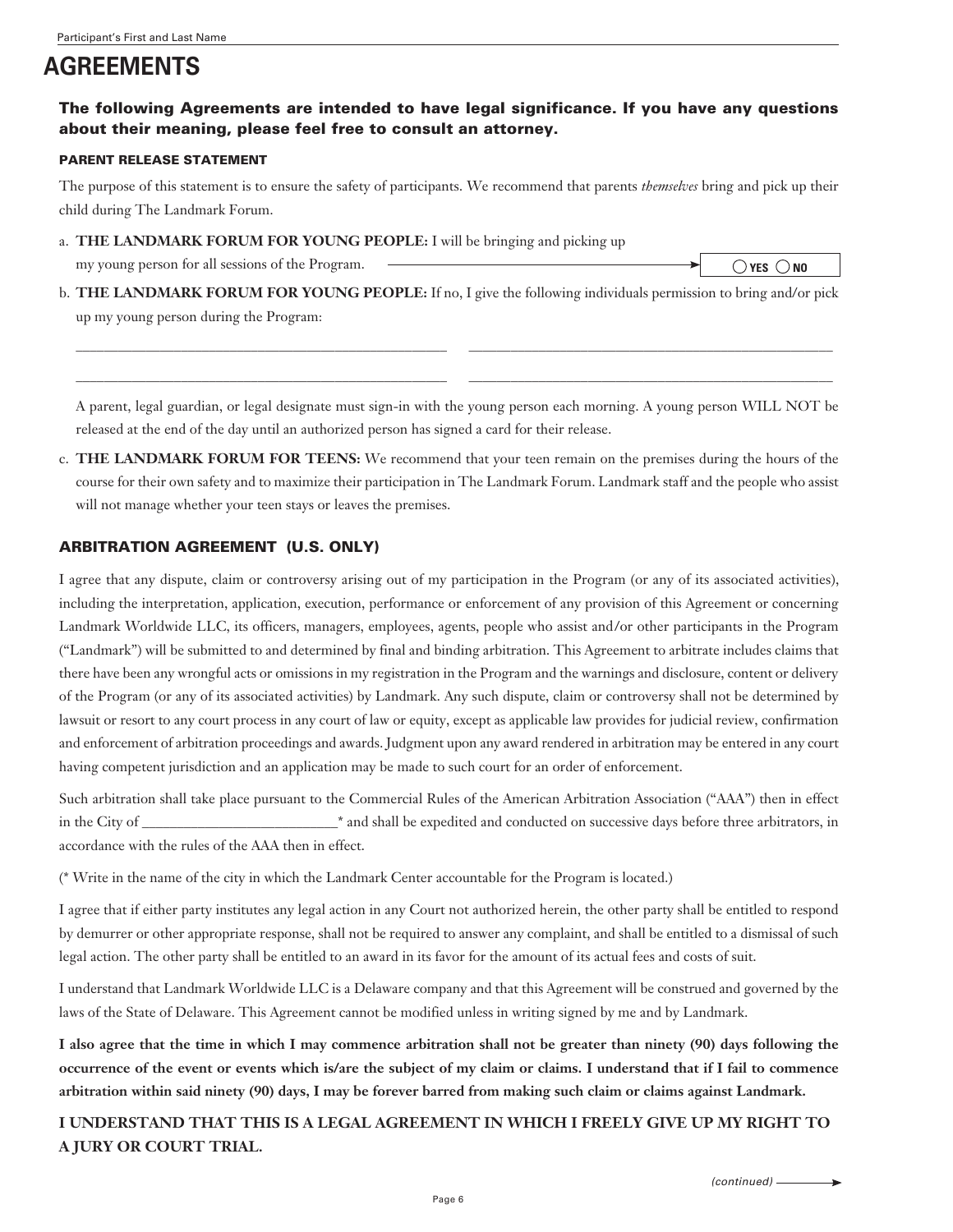# **AGREEMENTS** *(continued)*

#### INFORMED CONSENT

I have carefully read the Notice of Important Information and Health Warnings and understand the recommendations and instructions. I have been informed to my satisfaction by the person who introduced me to the Program or by a representative of Landmark Worldwide ("Landmark") about the general content of the Program and I have had an opportunity to ask questions about anything I do not know or understand. I recognize that it is not possible for Landmark to describe everything that may occur during the Program which generally consists of data presented by the Program Leader; the voluntary sharing of experiences by other participants; and guided exercises or processes.

I acknowledge and understand that the Program was designed for people who clearly understand they are responsible for their own health and well-being before, during and after the Program and who wish to enhance their living skills. I represent that I am not participating in the Program to handle any physical, mental or emotional problems and I fully understand that no portion of the Program is delivered or supervised by health professionals.

I am aware and understand that some people have personally perceived the Program to be physically, mentally and/or emotionally stressful to them. I have been informed that certain persons with no personal or family history of current or previous mental or emotional problems and no history of use of psychotropic or mood altering drugs reported having experienced psychotic episodes following the Program.

I acknowledge and understand that I have been **STRONGLY ADVISED NOT TO PARTICIPATE** in the Program if:

- (a) I have been diagnosed with an emotional or mental disorder, or if someone in my immediate family has a history of emotional or mental disorder;
- (b) I am using or have used psychotropic or mood altering drugs which are listed in the Notice of Important Information and Health Warnings above;
- (c) I am or have in the last year been depressed, contemplated suicide, self-harm or harm to another;
- (d) I have concerns about my ability to handle stress;
- (e) I have or may become ill or seriously disturbed because of lack of sleep or less sleep than I am accustomed to;
- (f) I am unwilling or unable to experience powerful emotions in myself or others;
- (g) I am currently in therapy and my therapist sees a health reason why I should not participate; or
- (h) I am uncertain about my physical, mental or emotional ability to participate in the Program.

I represent that:

- (a) I know of no reason that I should not participate in the Program;
- (b) I have considered the nature of the Program and have voluntarily chosen to attend and not as a result of coercion, pressure, a condition of employment or to satisfy anyone other than myself;
- (c) I am fully aware of what I am undertaking and that there may be risks associated with the Program. I agree that I am responsible for my own participation in the Program and for my own physical, mental and emotional well being, and that Landmark is responsible solely for the orderly presentation of the Program; and
- (d) I willingly and knowingly assume for myself, my family members, executors, administrators, heirs, successors, legal representatives and assigns all risks of physical and mental or emotional injuries which may occur during or after the Program.

I agree to inform and discuss with the Program Leader or Program Supervisor immediately if at any time before the Program is completed, I experience any unusual physical sensation or pain or any mental or emotional discomfort. If, following the completion of the Program, I experience any unusual physical sensation or pain or any mental or emotional discomfort, I agree to notify the Manager of the Landmark Center which delivered the Program.

I hereby indemnify and hold Landmark, its officers, managers, shareholders, affiliates, employees, agents and/or people who assist harmless from all loss, cost, obligation or damage arising out of my participation in the Program or in other activities or events related to the Program.

The failure of Landmark to enforce any of its rights shall not be construed as a waiver of any of its rights at any time thereafter. If any part or parts of this Agreement shall be deemed invalid or unenforceable, then that part or parts shall be deemed severed from this Agreement and such severance shall not have any effect on the remaining portions of the Agreement.

I acknowledge that my representations and agreements are freely given and are true to the best of my knowledge and are intended to be an inducement to Landmark to approve my participation in the Program.

I understand that Landmark will be recording the course for internal use only.

#### HARASSMENT POLICY

Landmark Worldwide ("Landmark") is committed to providing an environment free from sexual or other forms of harassment. Any harassment is unlawful and will not be tolerated by Landmark. If you believe you or your child has been unlawfully harassed, you should contact the local Center Manager, or the Director of Human Resources at Landmark's World Headquarters in San Francisco (at 415-616-2401). If you have any questions about Landmark's Harassment Policy or would like a copy of the Policy, please contact either of these people.